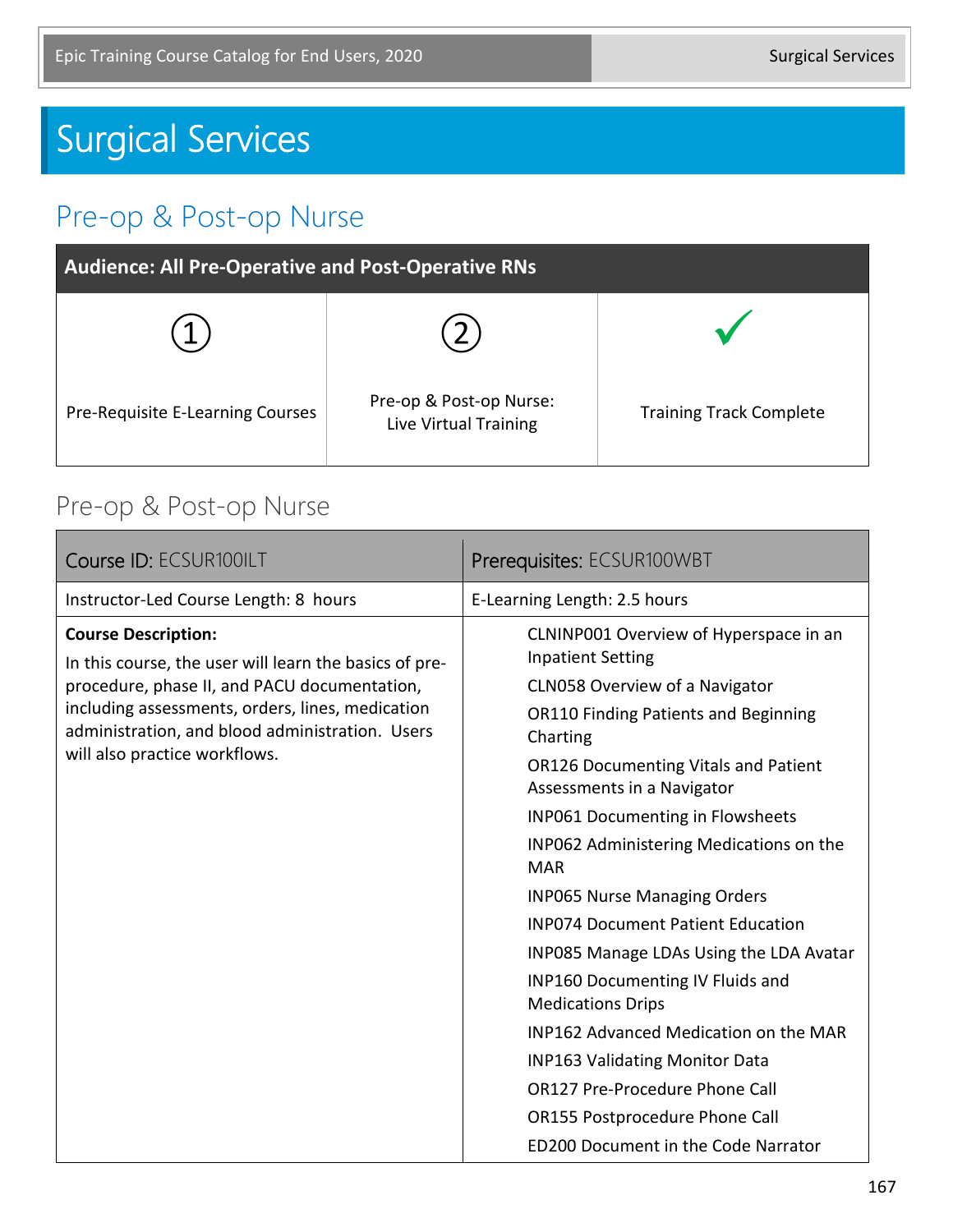•

# Intra-op Nurse

| Audience: RN staff working inside of the Operating Room |                                          |                                |
|---------------------------------------------------------|------------------------------------------|--------------------------------|
|                                                         |                                          |                                |
| Pre-Requisite E-Learning Courses                        | Intra-op Nurse:<br>Live Virtual Training | <b>Training Track Complete</b> |

#### Intra-op Nurse

| Course ID: ECSUR101ILT                                                                                                                                                                                                                                                        | Prerequisites: ECSUR101WBT                                                                                                                                                                                                                                                                                                                                                                                                                                                                                                                            |
|-------------------------------------------------------------------------------------------------------------------------------------------------------------------------------------------------------------------------------------------------------------------------------|-------------------------------------------------------------------------------------------------------------------------------------------------------------------------------------------------------------------------------------------------------------------------------------------------------------------------------------------------------------------------------------------------------------------------------------------------------------------------------------------------------------------------------------------------------|
| Instructor-Led Course Length: 5 hours                                                                                                                                                                                                                                         | E-Learning Length: 2 hours                                                                                                                                                                                                                                                                                                                                                                                                                                                                                                                            |
| <b>Course Description:</b><br>In this course, the user will learn the basics of<br>intra-procedure documentation, including pre-<br>incision tasks, procedure tasks, and closing tasks.<br>Users will also learn how to create an add-on case<br>and will practice workflows. | E-Learning: CLNINP001 Overview of<br>$\bullet$<br>Hyperspace in an Inpatient Setting<br>E-Learning: CLN058 Overview of a Navigator<br>۰<br>E-Learning: OR110 Finding Patients and<br><b>Beginning Charting</b><br>E-Learning: OR126 Documenting Vitals and<br>$\bullet$<br>Patient Assessments in Navigator<br>E-Learning: INP065 Nurse Managing Orders<br>$\bullet$<br>E-Learning: OR144 Intraoperative<br>$\bullet$<br>Documentation<br>E-Learning: OR103 Case Creation and<br>$\bullet$<br>Scheduling<br>E-Learning: Document in the Code Narrator |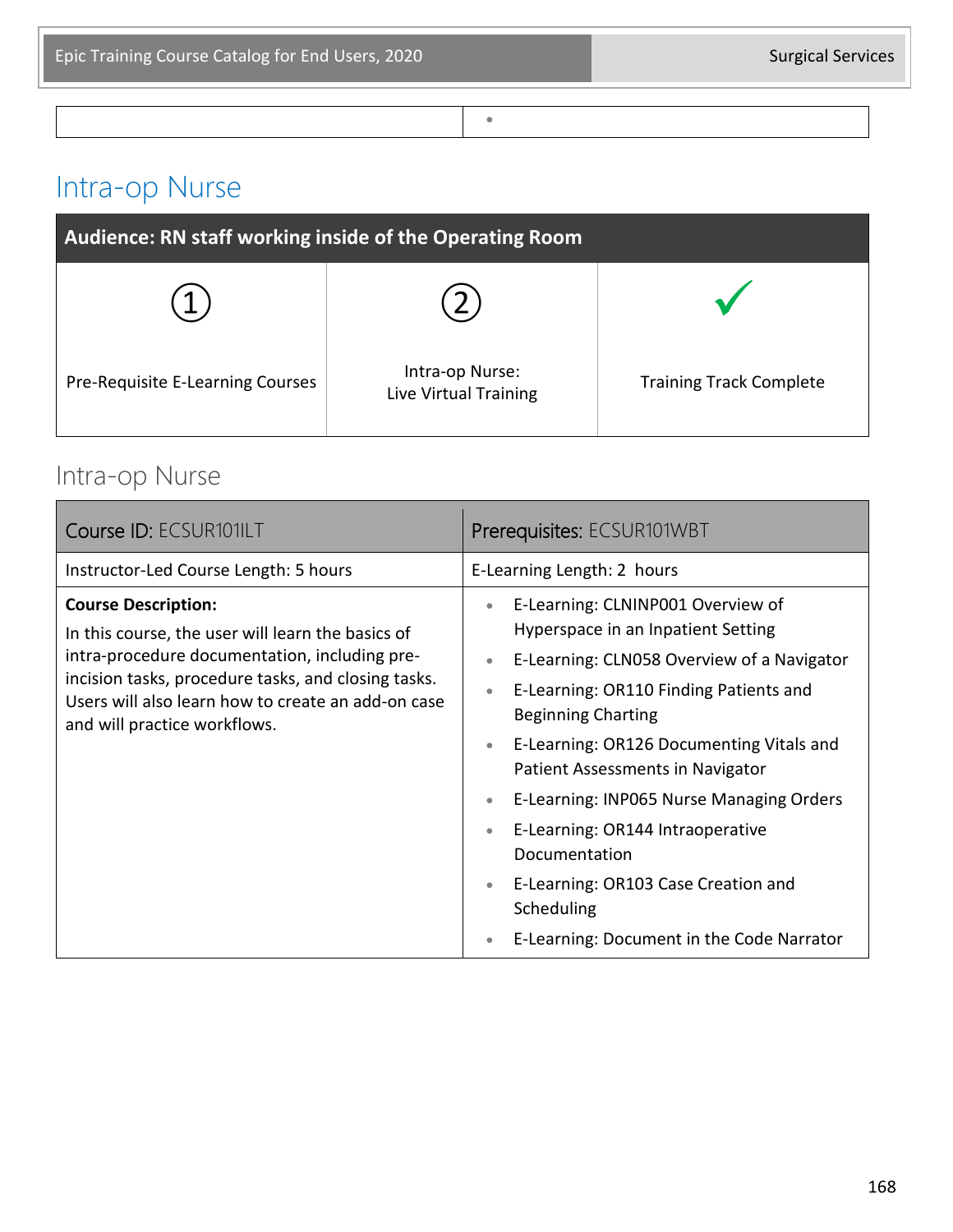## Procedure Nurse



#### Endo Nurse

| Course ID: ECSUR103ILT                                                                                                                                                                                                                                                                                                                                                                                                                                                                                 | Prerequisites: ECSUR103WBT                                                                                                                                                                                                                                                                                                                                                                                                                                                                                                                                                                                                                                                                                                                                                                                                                                                                                                           |
|--------------------------------------------------------------------------------------------------------------------------------------------------------------------------------------------------------------------------------------------------------------------------------------------------------------------------------------------------------------------------------------------------------------------------------------------------------------------------------------------------------|--------------------------------------------------------------------------------------------------------------------------------------------------------------------------------------------------------------------------------------------------------------------------------------------------------------------------------------------------------------------------------------------------------------------------------------------------------------------------------------------------------------------------------------------------------------------------------------------------------------------------------------------------------------------------------------------------------------------------------------------------------------------------------------------------------------------------------------------------------------------------------------------------------------------------------------|
| Instructor-Led Course Length: 8 hours                                                                                                                                                                                                                                                                                                                                                                                                                                                                  | E-Learning Length: 1.5 hours                                                                                                                                                                                                                                                                                                                                                                                                                                                                                                                                                                                                                                                                                                                                                                                                                                                                                                         |
| <b>Course Description:</b><br>In this course, the user will learn the basics of<br>short procedure documentation (endoscopy,<br>bronchoscopy, cystoscopy, etc.) including pre-<br>procedure, intra-procedure, and post-procedure<br>tasks. The intra-procedure part of this class is<br>specific to GI. Any nurse who also circulates in<br>the main ORs should take Intra-op nurse, as the<br>tools are different. Users will also learn how to<br>create an add-on case and will practice workflows. | E-Learning: CLNINP001 Overview of<br>$\bullet$<br>Hyperspace in an Inpatient Setting<br>E-Learning: CLN058 Overview of a Navigator<br>$\bullet$<br>E-Learning: OR110 Finding Patients and<br>$\bullet$<br><b>Beginning Charting</b><br>E-Learning: OR126 Vitals and Patient<br>$\bullet$<br>Assessments in a Navigator<br>E-Learning: OR127 Pre-procedure Phone Call<br>$\bullet$<br>E-Learning: INP061 Documenting in<br>Flowsheets<br>E-Learning: INP062 Administering<br>$\bullet$<br><b>Medications on the MAR</b><br>E-Learning: INP065 Nurse Managing Orders<br>$\bullet$<br>E-Learning: INP074 Document Patient<br>Education<br>E-Learning: INP085 Manage LDAs Using the<br><b>LDA Avatar</b><br>E-Learning INP163 Validating Monitor Data<br>$\bullet$<br>E-Learning: OR155 Postprocedure Phone Call<br>$\bullet$<br>E-Learning: OR103 Case Creation and<br>Scheduling<br>E-Learning: ED200 Document in the Code<br>Narrator |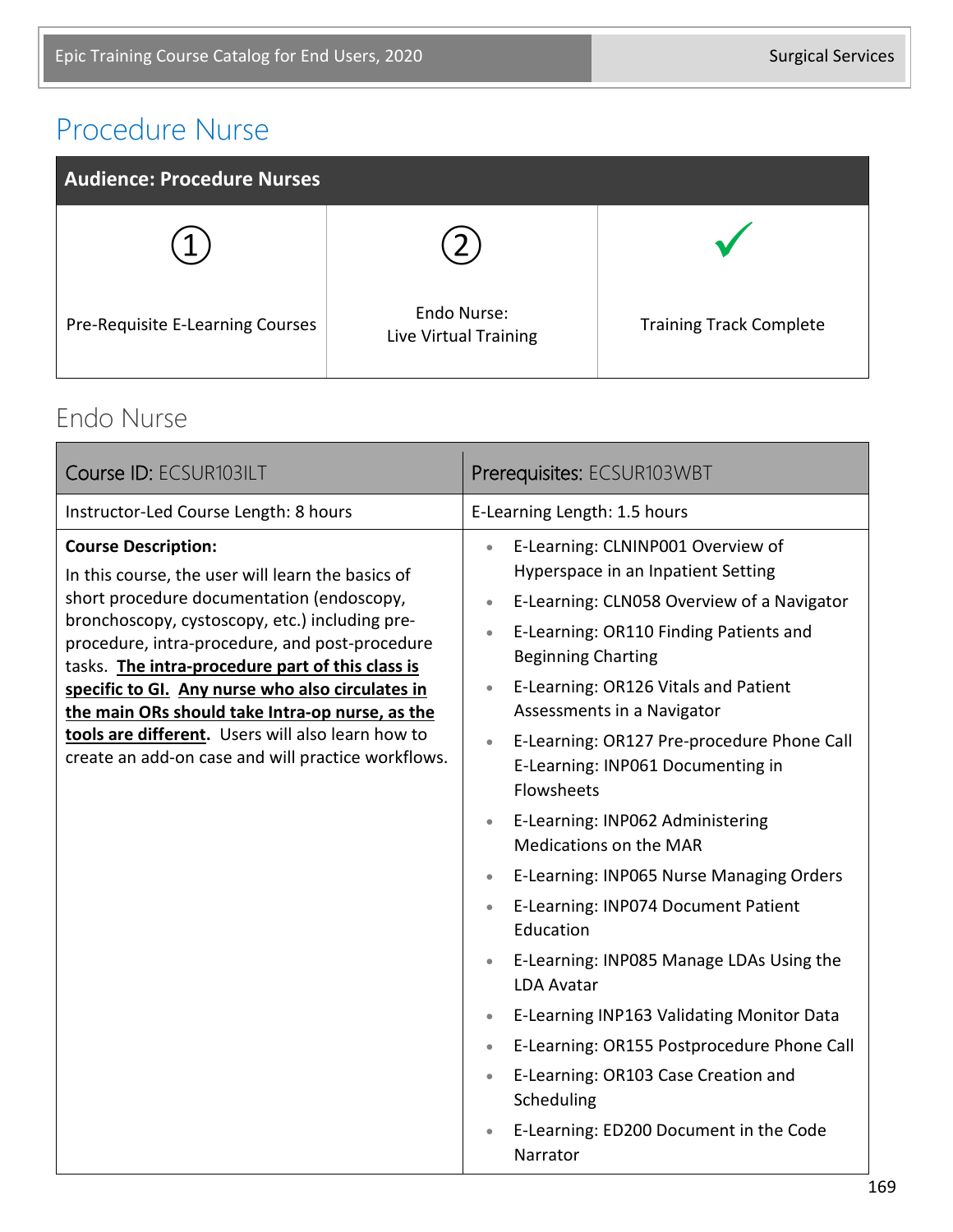# PAT Nurse

| <b>Audience: All Pre Admission Testing Nurses</b> |                                              |                                |
|---------------------------------------------------|----------------------------------------------|--------------------------------|
|                                                   |                                              |                                |
| Pre-Requisite E-Learning Courses                  | <b>PAT Nurse:</b><br><b>Recorded Lessons</b> | <b>Training Track Complete</b> |

#### PAT Nurse

| Course ID: ECSUR107RL                                                                                                                                                                                                        | Prerequisites: ECSUR107WBT                                                                                                                                                                                                                                                                                                                                                                                                                                                                                  |
|------------------------------------------------------------------------------------------------------------------------------------------------------------------------------------------------------------------------------|-------------------------------------------------------------------------------------------------------------------------------------------------------------------------------------------------------------------------------------------------------------------------------------------------------------------------------------------------------------------------------------------------------------------------------------------------------------------------------------------------------------|
| Recorded Lesson Length: 2 hours                                                                                                                                                                                              | E-Learning Length: 1 hours                                                                                                                                                                                                                                                                                                                                                                                                                                                                                  |
| <b>Course Description:</b><br>In this course, the user will learn the basics of pre-<br>admission testing documentation, including the<br>PAT Screening Call and the PAT Appointment.<br>Users will also practice workflows. | E-Learning CLNINP001: Overview of<br>$\bullet$<br>Hyperspace for Inpatient Clinicians<br>E-Learning CLN058: Overview of a Navigator<br>$\bullet$<br>E-Learning: OR110 Finding Patients and<br>$\bullet$<br><b>Beginning Charting</b><br>E-Learning: OR126 Documenting Vitals and<br>$\bullet$<br>Patient Assessments in a Navigator<br>E-Learning: OR127 Pre-procedure Phone Call<br>$\bullet$<br>E-Learning: INP065 Nurse Managing Orders<br>E-Learning: INP074 Document Patient<br>$\bullet$<br>Education |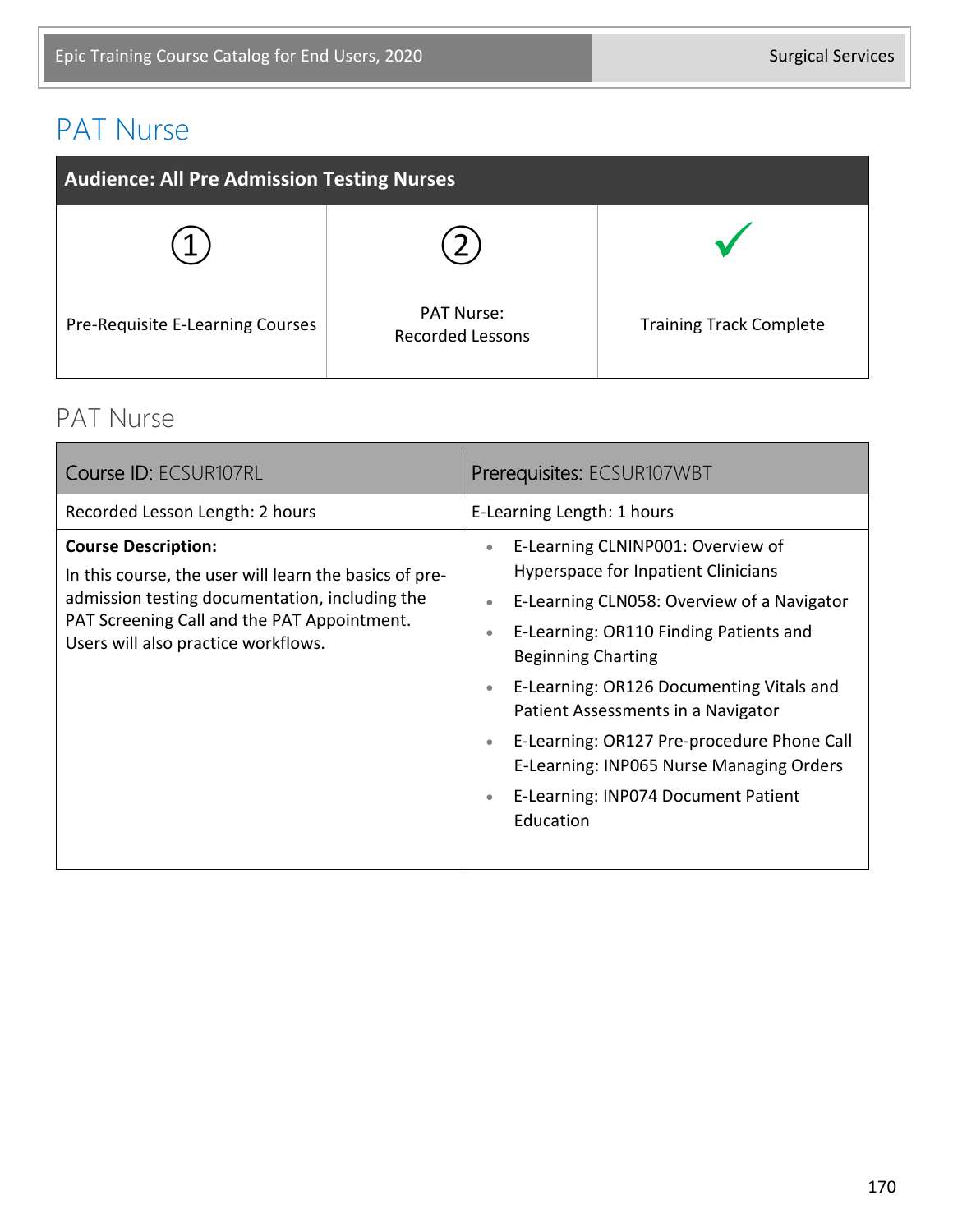# Surgery Scheduler

| <b>Audience: All Staff Scheduling Surgeries</b> |                                                      |                                |
|-------------------------------------------------|------------------------------------------------------|--------------------------------|
|                                                 |                                                      |                                |
| Pre-Requisite E-Learning Courses                | <b>Surgery Scheduler:</b><br><b>Recorded Lessons</b> | <b>Training Track Complete</b> |

## Surgery Scheduler

| <b>Course ID: ECSUR110RL</b>                                                                                                                                                                   | Prerequisites: ECSUR110WBT                                                                                                                                                                                                                                                     |
|------------------------------------------------------------------------------------------------------------------------------------------------------------------------------------------------|--------------------------------------------------------------------------------------------------------------------------------------------------------------------------------------------------------------------------------------------------------------------------------|
| Recorded Lesson Length: 2 hours                                                                                                                                                                | E-Learning Length: 1 hour                                                                                                                                                                                                                                                      |
| <b>Course Description:</b><br>In this course, you will learn documentation tasks<br>relevant to surgery schedulers, including case<br>request creation, scheduling and schedule<br>management. | E-Learning: CLNINP001 Overview of<br>$\bullet$<br>Hyperspace in an Inpatient Setting<br>E-Learning: OR053 Overview of the Schedule<br>$\bullet$<br>E-Learning: OR102 Office Staff Case Requests<br>$\bullet$<br>E-Learning: OR103 Case Creation and<br>$\bullet$<br>Scheduling |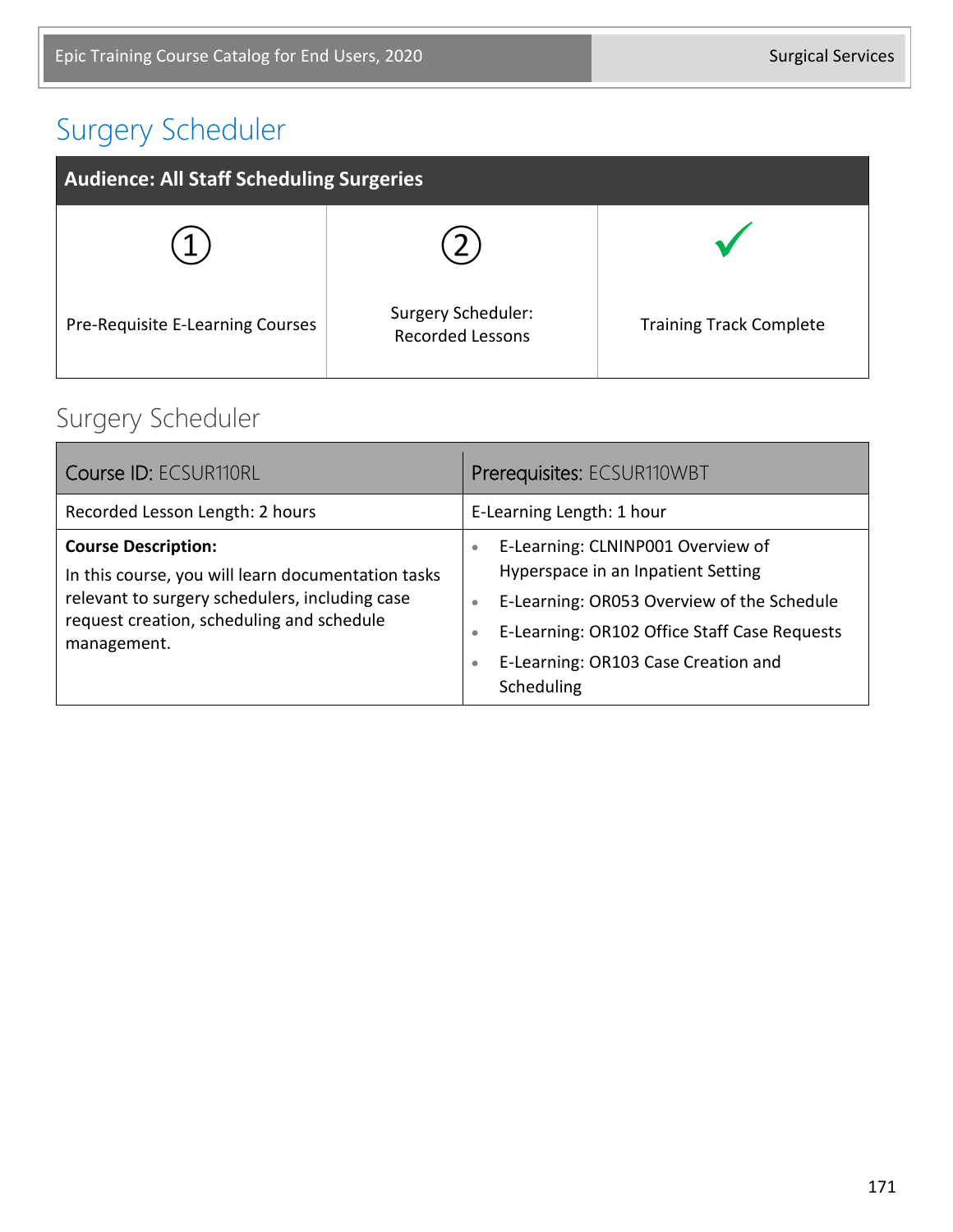# OR Manager

| <b>Audience: All Staff managing OR support staff</b> |                                        |                                |
|------------------------------------------------------|----------------------------------------|--------------------------------|
|                                                      |                                        |                                |
| Pre-Requisite E-Learning Courses                     | OR Manager:<br><b>Recorded Lessons</b> | <b>Training Track Complete</b> |

#### OR Manager

| Course ID: ECSUR105RL                                                                                                                                                                                         | Prerequisites: ECSUR105WBT                                                                                                                                                                                                                                                                                                                                                                                                                     |
|---------------------------------------------------------------------------------------------------------------------------------------------------------------------------------------------------------------|------------------------------------------------------------------------------------------------------------------------------------------------------------------------------------------------------------------------------------------------------------------------------------------------------------------------------------------------------------------------------------------------------------------------------------------------|
| Recorded Lesson Length: 1 hour                                                                                                                                                                                | E-Learning Length: .5 hours                                                                                                                                                                                                                                                                                                                                                                                                                    |
| <b>Course Description:</b><br>In this course, the user will learn the basic<br>functionality of the OR Manager Dashboard,<br>including running reports, finding additional<br>reports, and utilizing reports. | E-Learning: CLNINP001 Overview of<br>$\bullet$<br>Hyperspace in an Inpatient Setting<br>E-Learning: OR052 Overview of an OpTime<br>$\bullet$<br>Manager Dashboard<br>E-Learning: OR053 Overview of the Schedule<br>$\bullet$<br>E-Learning: RPT001 Overview of Reporting and<br>$\bullet$<br><b>Reporting Tools</b><br>E-Learning: RPT005 Run and Manage Reports<br>$\bullet$<br>E-Learning: OR170 Capturing Charges in<br>$\bullet$<br>OpTime |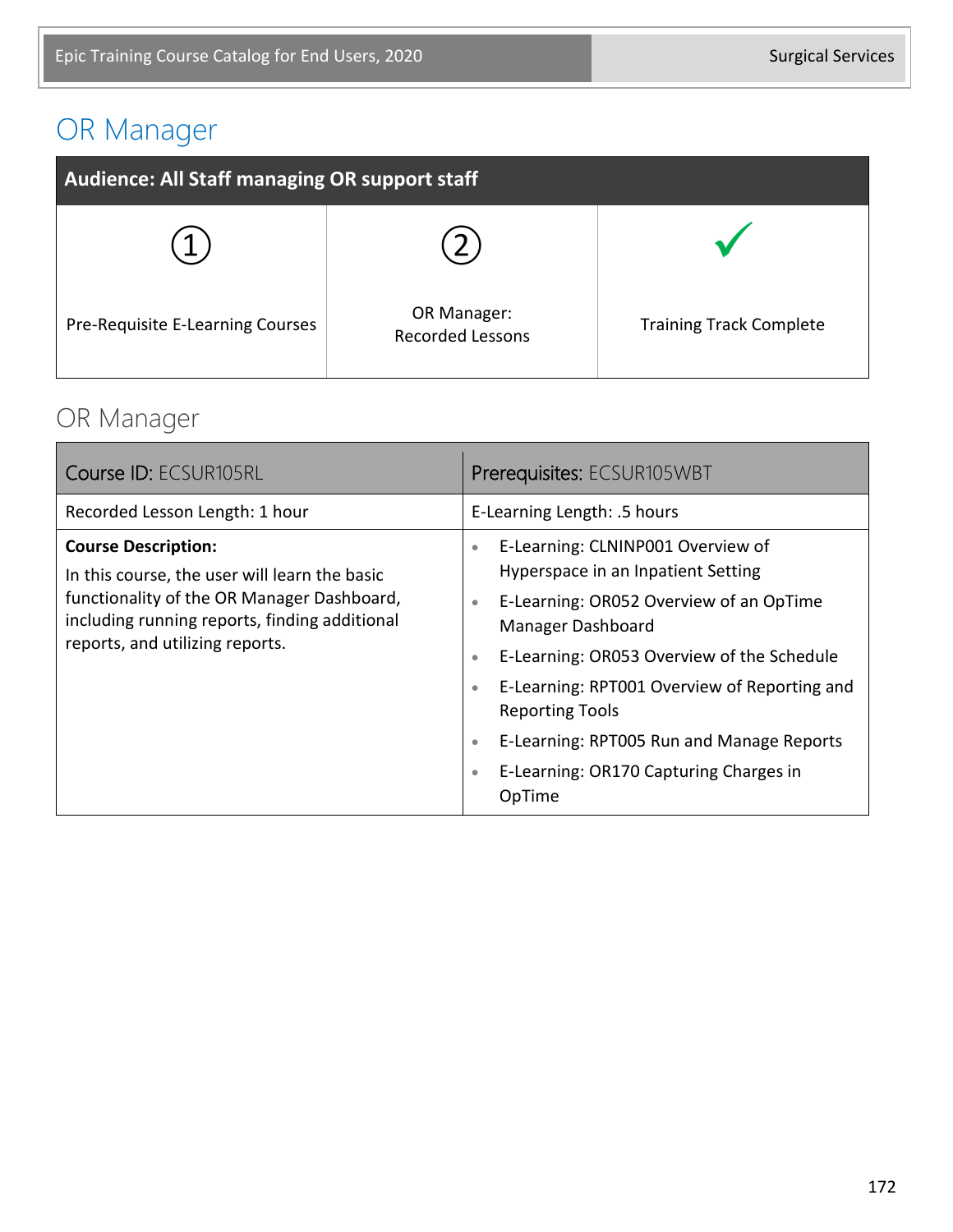## Charge Poster



#### Charge Poster

| Course ID: ECSUR102RL                                                                                                                                                                                | Prerequisites: ECSUR102WBT                                                                                                                                                                                       |
|------------------------------------------------------------------------------------------------------------------------------------------------------------------------------------------------------|------------------------------------------------------------------------------------------------------------------------------------------------------------------------------------------------------------------|
| Recorded Lesson Length: 2 hours                                                                                                                                                                      | E-Learning Length: .5 hours                                                                                                                                                                                      |
| <b>Course Description:</b><br>In this course, the user will learn the basics of<br>posting charges for OR and GI cases, including how<br>to review documentation and address warnings<br>and errors. | E-Learning: CLNINP001 Overview of<br>$\bullet$<br>Hyperspace in an Inpatient Setting<br>E-Learning: CLN058 Overview of a Navigator<br>$\bullet$<br>E-Learning: OR170 Capturing Charges in<br>$\bullet$<br>OpTime |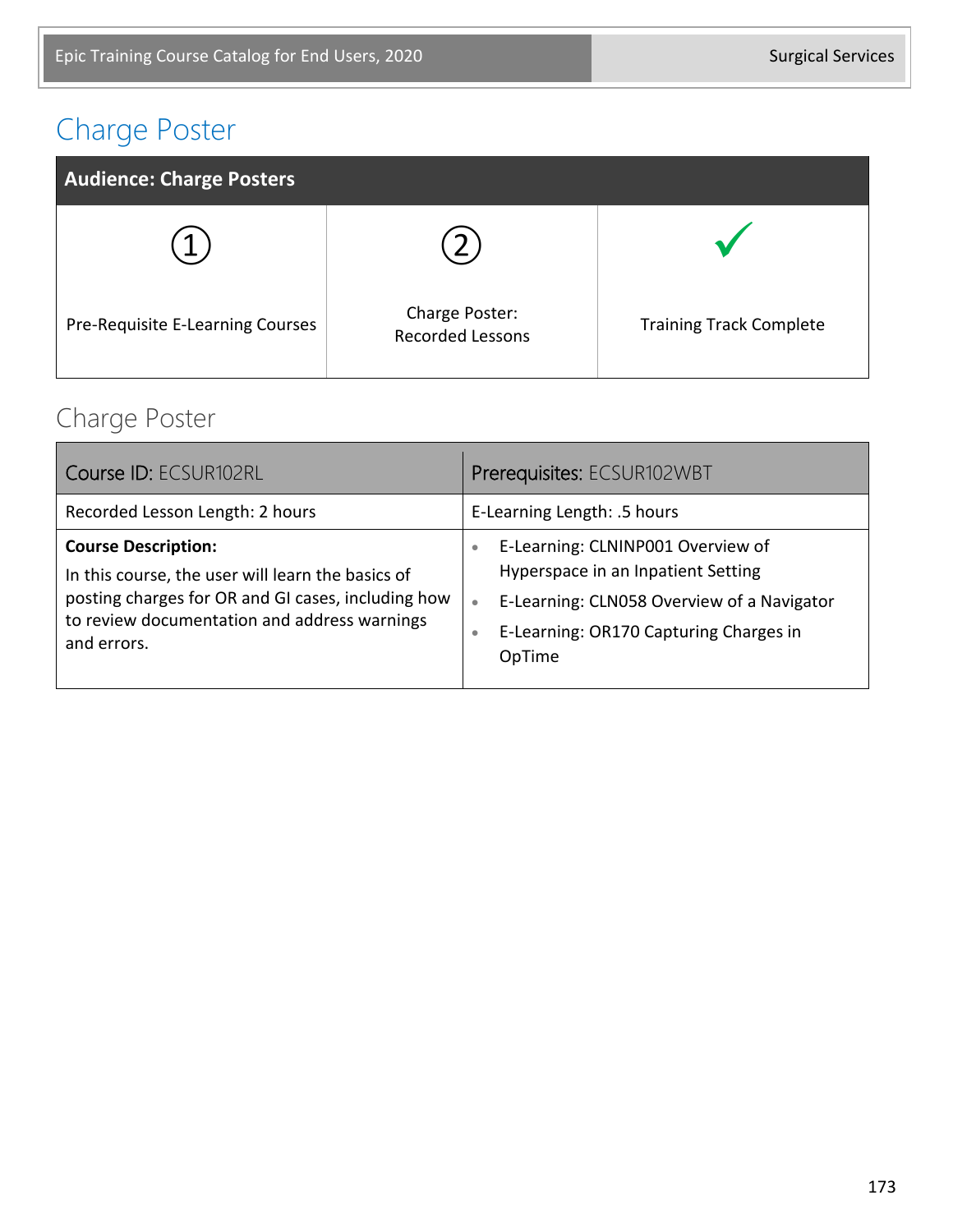## Preference Card Builder

| <b>Audience: All Staff Building Preference Cards</b> |                                                            |                                |
|------------------------------------------------------|------------------------------------------------------------|--------------------------------|
|                                                      |                                                            |                                |
| Pre-Requisite E-Learning Courses                     | <b>Preference Card Builder:</b><br><b>Recorded Lessons</b> | <b>Training Track Complete</b> |

#### Preference Card Builder

| Course ID: ECSUR108RL                                                                                                                                                                                                                                                  | Prerequisites: ECSUR108WBT                                                                                                                             |
|------------------------------------------------------------------------------------------------------------------------------------------------------------------------------------------------------------------------------------------------------------------------|--------------------------------------------------------------------------------------------------------------------------------------------------------|
| Recorded Lesson Length: 2 hours                                                                                                                                                                                                                                        | E-Learning Length: .5 hours                                                                                                                            |
| <b>Course Description:</b><br>In this course, the user will learn the basics of<br>creating preference cards to be used for setting up<br>OR rooms. Users will also learn how to update<br>cards, make global substitutions, and use the<br>Preference Card Dashboard. | E-Learning: CLNINP001 Overview of<br>$\bullet$<br>Hyperspace in an Inpatient Setting<br>E-Learning: OR055 Overview of Preference<br>$\bullet$<br>Cards |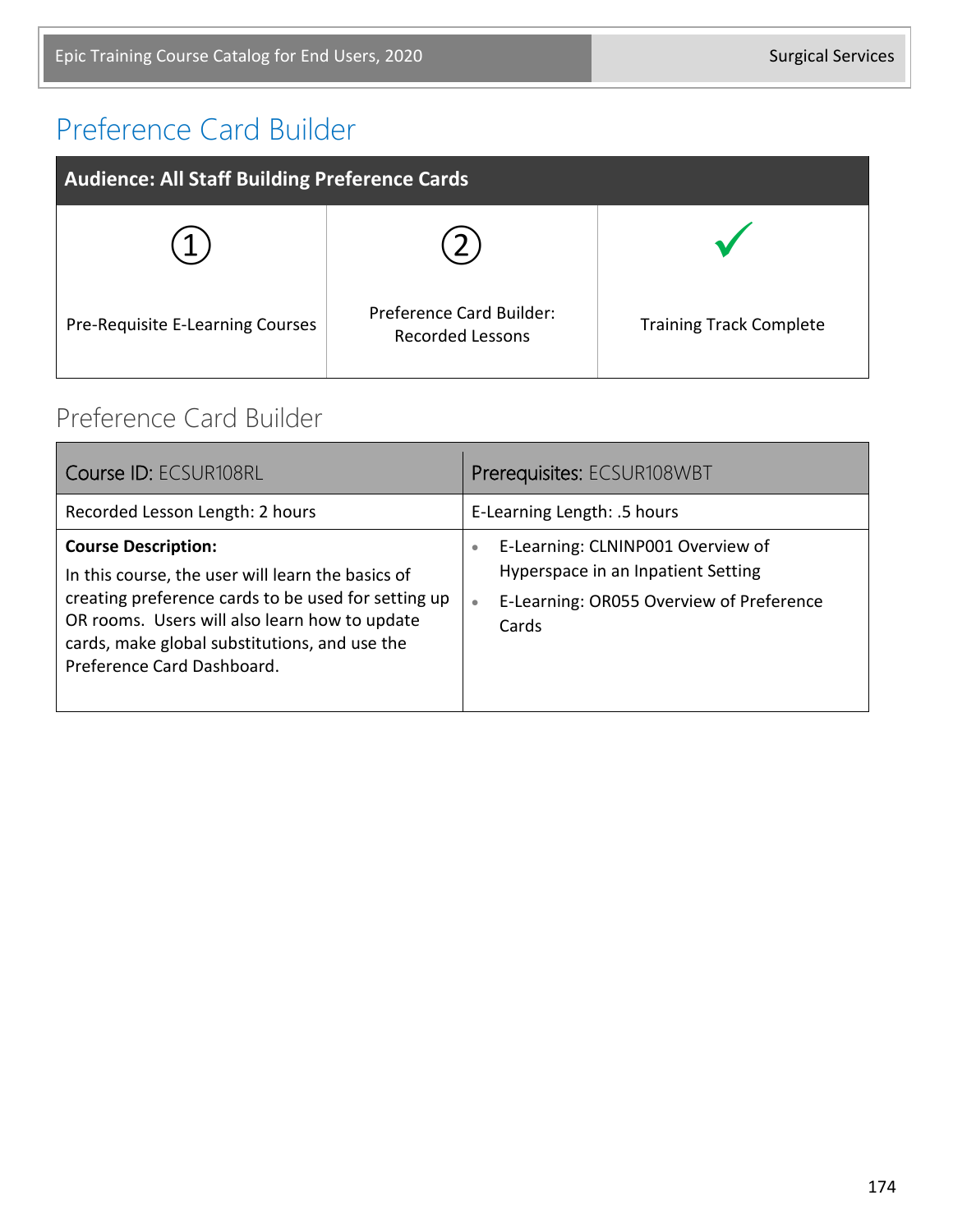## Resource Manager

| Audience: All staff working with Resource Assignment in an OR setting |                                                     |                                |
|-----------------------------------------------------------------------|-----------------------------------------------------|--------------------------------|
|                                                                       |                                                     |                                |
| Pre-Requisite E-Learning Courses                                      | <b>Resource Manager:</b><br><b>Recorded Lessons</b> | <b>Training Track Complete</b> |

#### Resource Manager

| Course ID: ECSUR109RL                                                                                                                                                                    | Prerequisites: ECSUR109WBT                                                                                                                                                                                                                                                                |  |
|------------------------------------------------------------------------------------------------------------------------------------------------------------------------------------------|-------------------------------------------------------------------------------------------------------------------------------------------------------------------------------------------------------------------------------------------------------------------------------------------|--|
| Recorded Lesson Length: 1 hours                                                                                                                                                          | E-Learning Length: 1 hour                                                                                                                                                                                                                                                                 |  |
| <b>Course Description:</b><br>In this course, the user will learn the basics of<br>assigning staff to rooms or cases. This<br>functionality is utilized by the anesthesia<br>department. | E-Learning: OR053 Overview of the Schedule<br>$\bullet$<br>E-Learning: OR054 Overview of Resource<br>$\bullet$<br>Assignment<br>E-Learning: OR160A Assigning Staff and<br>$\bullet$<br>Resources Part 1<br>E-Learning: OR160B Assigning Staff and<br>$\bullet$<br><b>Resources Part 2</b> |  |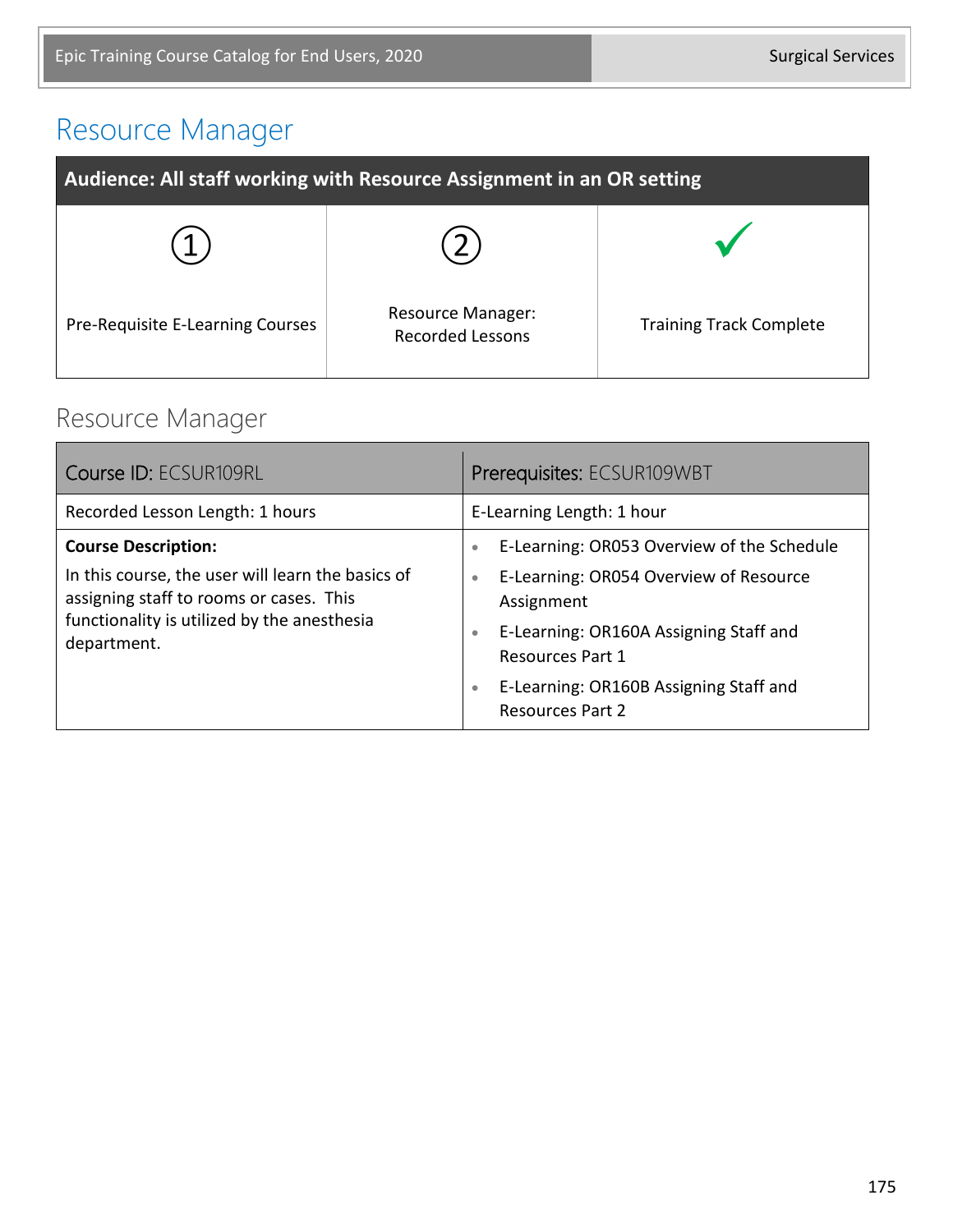#### Patient Care Assistant

| <b>Audience: All Patient Care Assistants</b> |                                                           |                                |
|----------------------------------------------|-----------------------------------------------------------|--------------------------------|
|                                              |                                                           |                                |
| Pre-Requisite E-Learning Courses             | <b>Patient Care Assistant:</b><br><b>Recorded Lessons</b> | <b>Training Track Complete</b> |

#### Patient Care Assistant

| Course ID: ECSUR106RL                                                                                                                                                                                                                                                          | Prerequisites: ECSUR106WBT                                                                                                                                                                                                                          |
|--------------------------------------------------------------------------------------------------------------------------------------------------------------------------------------------------------------------------------------------------------------------------------|-----------------------------------------------------------------------------------------------------------------------------------------------------------------------------------------------------------------------------------------------------|
| Recorded Lesson Length: 1 hour                                                                                                                                                                                                                                                 | E-Learning Length: .5 hours                                                                                                                                                                                                                         |
| <b>Course Description:</b><br>In this course, you will learn perioperative support<br>tasks including updating event times, printing<br>recording baseline vitals, and requesting transport.<br>This class is for Periop Patient Care Techs and<br>Patient Service Associates. | E-Learning: CLNINP001 Overview of<br>$\bullet$<br>Hyperspace in an Inpatient Setting<br>E-Learning: INP061 Documenting in<br>$\bullet$<br>flowsheets<br>E-Learning: OR126 Documenting Vitals and<br>$\bullet$<br>Patient Assessments in a Navigator |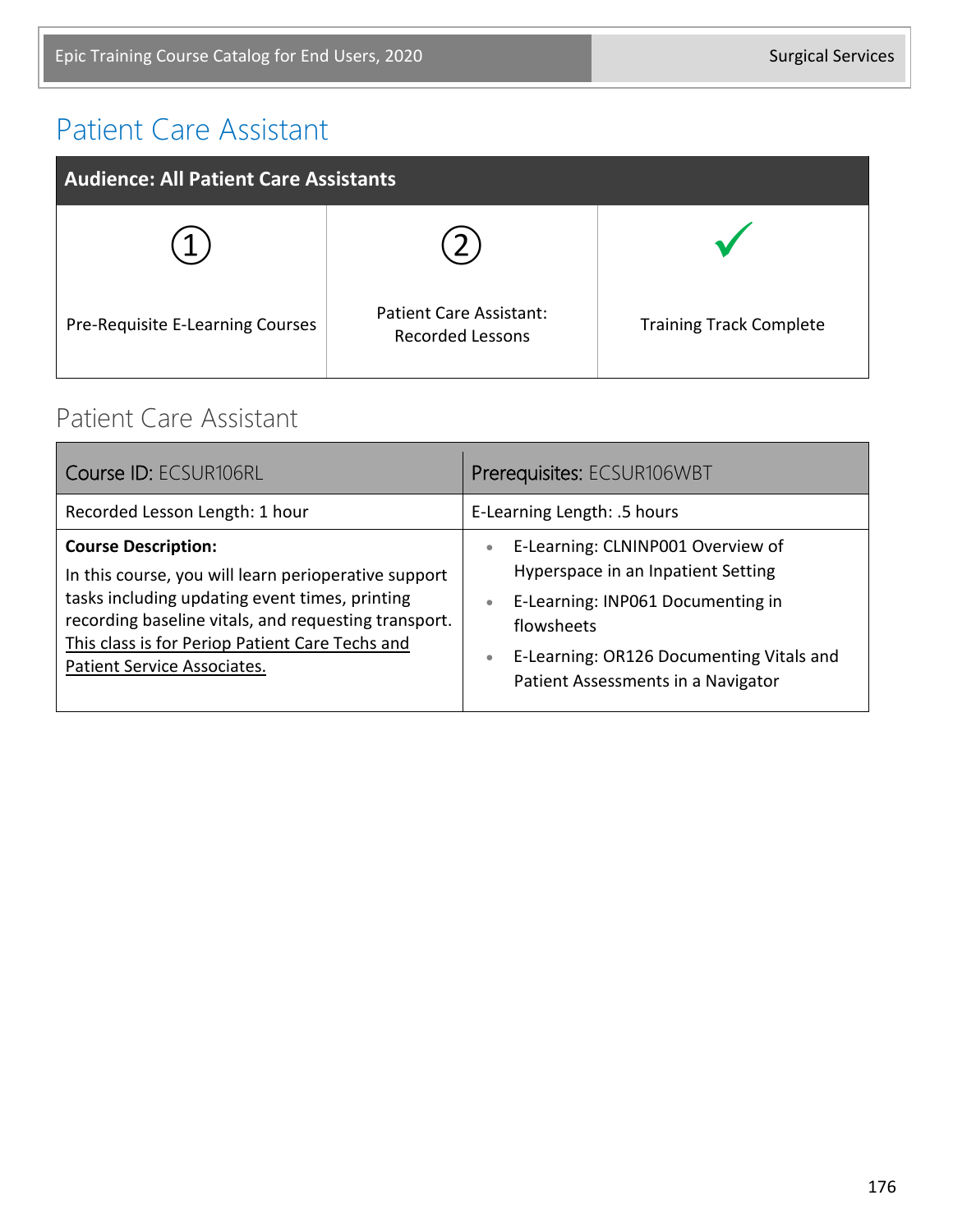### Perfusionist

| Audience: Perfusionist           |                                        |                                |
|----------------------------------|----------------------------------------|--------------------------------|
|                                  |                                        |                                |
| Pre-Requisite E-Learning Courses | Perfusionist:<br>Live Virtual Training | <b>Training Track Complete</b> |

#### Perfusionist

| Course ID: ECSUR112ILT                                                                                                                                                                                                                                                        | Prerequisites: ECSUR112WBT                                                                                                                                                                                                                                                                                                                                                                                                                                                                                                                                    |
|-------------------------------------------------------------------------------------------------------------------------------------------------------------------------------------------------------------------------------------------------------------------------------|---------------------------------------------------------------------------------------------------------------------------------------------------------------------------------------------------------------------------------------------------------------------------------------------------------------------------------------------------------------------------------------------------------------------------------------------------------------------------------------------------------------------------------------------------------------|
| Instructor-Led Course Length: 3 hours                                                                                                                                                                                                                                         | E-Learning Length: .5 hours                                                                                                                                                                                                                                                                                                                                                                                                                                                                                                                                   |
| <b>Course Description:</b><br>In this course, the user will learn the basics of<br>intra-procedure documentation, including pre-<br>incision tasks, procedure tasks, and closing tasks.<br>Users will also learn how to create an add-on case<br>and will practice workflows. | E-Learning: CLNINP001 Overview of<br>$\bullet$<br>Hyperspace in an Inpatient Setting<br>E-Learning: CLN058 Overview of a Navigator<br>E-Learning: OR110 Finding Patients and<br>$\bullet$<br><b>Beginning Charting</b><br>E-Learning: OR126 Documenting Vitals and<br>$\bullet$<br>Patient Assessments in Navigator<br>E-Learning: INP065 Nurse Managing Orders<br>$\bullet$<br>E-Learning: OR144 Intraoperative<br>$\bullet$<br>Documentation<br>E-Learning: OR103 Case Creation and<br>$\bullet$<br>Scheduling<br>E-Learning: Document in the Code Narrator |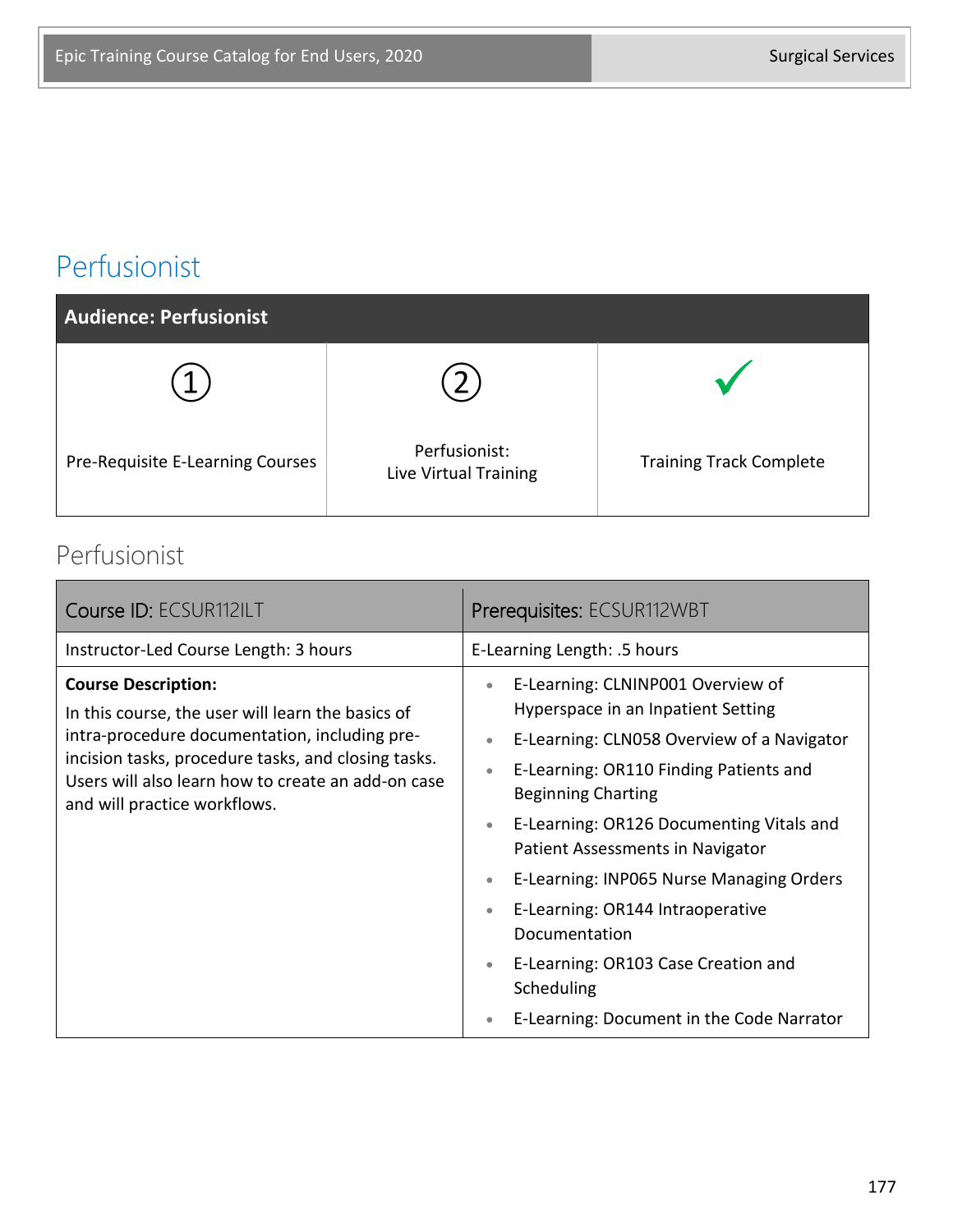## Central Sterile Technician

| <b>Audience: Anesthesia Tech</b>          |                                |
|-------------------------------------------|--------------------------------|
|                                           |                                |
| <b>Online Learning E-Learning Courses</b> | <b>Training Track Complete</b> |

#### Central Sterile Technician

| Course ID:                                                                                                        |
|-------------------------------------------------------------------------------------------------------------------|
| Online Learning Length: .5 hours                                                                                  |
| <b>Course Description:</b>                                                                                        |
| In this course, you will learn how to perform tasks related to your position as an Central Sterile<br>Technician. |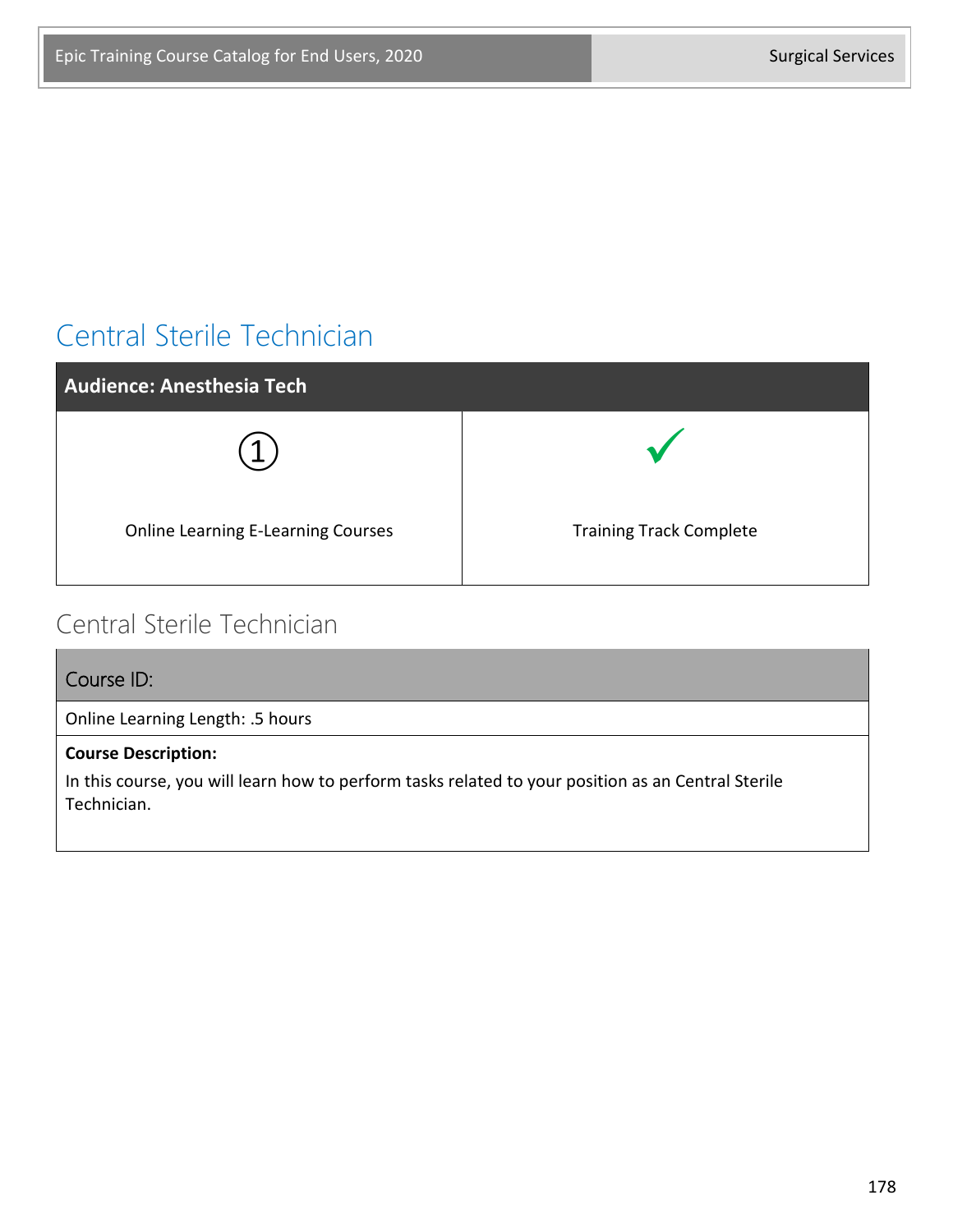## Anesthesia Tech

| <b>Audience: Anesthesia Tech</b> |                                            |                                |
|----------------------------------|--------------------------------------------|--------------------------------|
|                                  |                                            |                                |
| Pre-Requisite E-Learning Courses | Anesthesia Tech<br><b>Recorded Lessons</b> | <b>Training Track Complete</b> |

#### Anesthesia Tech

| Course ID:                                                                                                                           | Prerequisites:              |
|--------------------------------------------------------------------------------------------------------------------------------------|-----------------------------|
| Recorded Lesson Length 15 minutes                                                                                                    | E-Learning Length: .5 hours |
| <b>Course Description:</b><br>In this course, you will learn how to perform tasks<br>related to your position as an Anesthesia Tech. |                             |